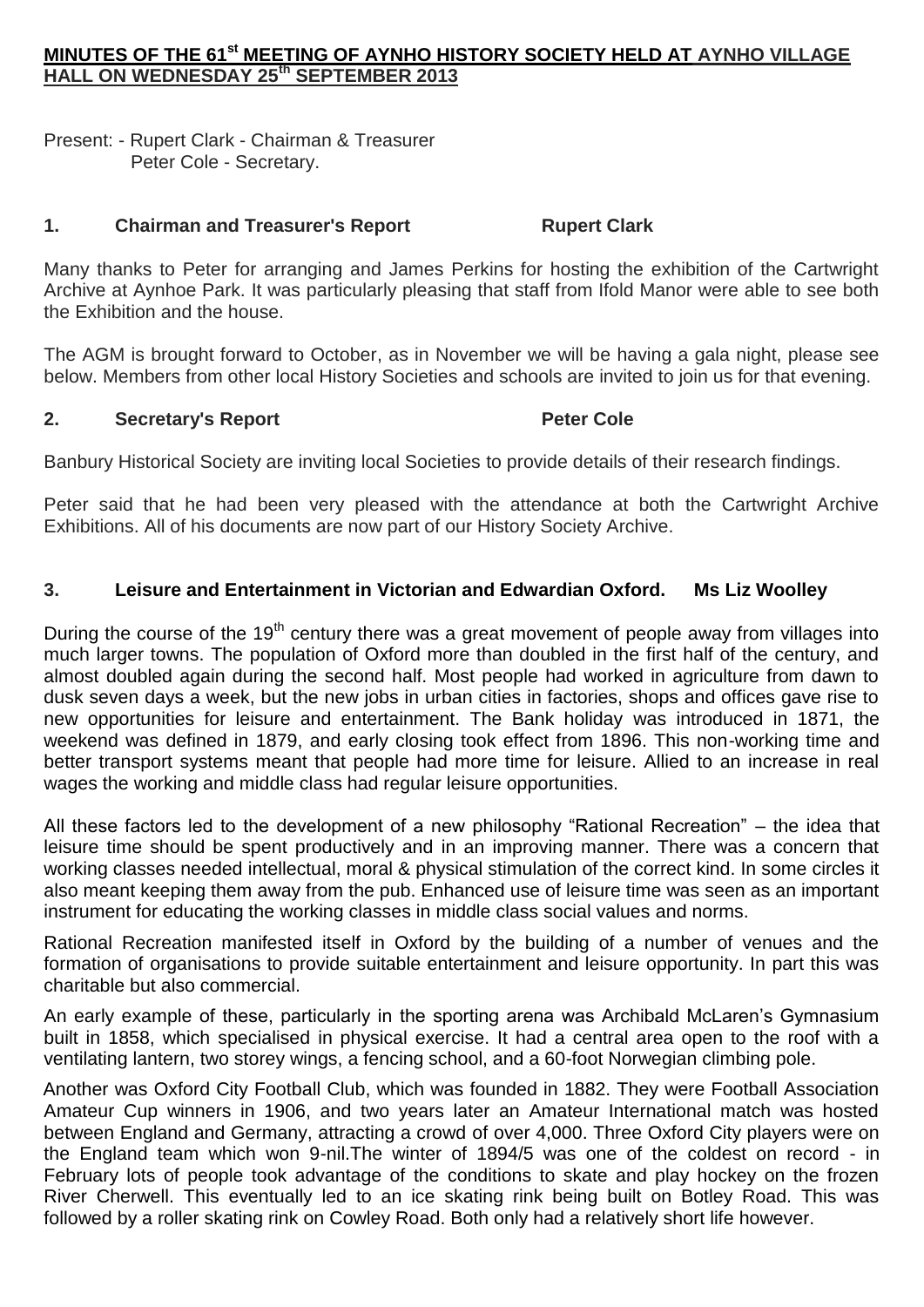In 1864 Merton University bought 71 acres of land by the River Cherwell, and laid out University Parks, open to the public. Several bathing places were established, and later Port Meadow became a popular recreational area, with sailing when flooded and raised pathways for walking, in addition to horse race meetings.

The firm of Salters Steamers, based at Folly Bridge, played a large part in the commercialisation of leisure up and down the Thames, which really took off around 1870. They offered trips by passenger steamer, and went into partnership with the GWR to do round trips e.g. to Abingdon. They also provided rowing boats and punts for messing about on the river. This firm still exists to this day.

The Beesley family had made their living as watermen since at least the  $17<sup>th</sup>$  century. Abel Beesley, harvested reeds and willow osiers, also making fish and eel traps. He was renowned for being the champion punter of England - he once won a race sitting, rather than standing, in his punt, and using a billiard cue as a pole. On another occasion he won a race against a steam launch which was carrying five passengers. Over the course of a mile Beasley still managed to come in 110 yards ahead in just over 4 minutes.

A complex of baths, racquet courts and billiard rooms was set up in Pembroke Street in 1852, including baths for swimming & washing. These were very popular, since many Oxford families were without proper washing facilities. At the opening ceremony of the baths disaster struck - an explosion in a steam boiler killed the stoker and injured seven others. However they were rebuilt and reopened the following year, and were very well supported. There were also Turkish baths.

Apart from physical activities, there were intellectual benefits. This was a period of increasing literacy, with more office and shop jobs, people needed to be literate and numerate. So Oxford's first public library was opened in 1854. Initially it was only a reference library, but in 1857 a lending section was added. Magazines and newspapers were provided by public subscription. Compulsory schooling was brought in by 1870. A children's reading room was added in the basement in 1899. Popular literacy and a growing emphasis on self-improvement through education and the printed word were also promoted by a variety of institutions including Temperance clubs, mechanics' institutes, working men's clubs, co-operatives and other political organisations.

The Oxford Institute was a club for working men and boys established by the city and university in 1884, with premises on St Aldates, which offered facilities for both education and sport, with weekly evening classes, lectures, bible classes, a debating society, a lending library, a reading room and a gymnasium. Other places that provided similar facilities were Working Men's Clubs, and the YMCA promoted intellectual and physical recreation of the rational kind.

Temperance Clubs and hotels were of course more concerned with the ill effects of alcohol. It was noted in 1868 that in Oxford 30% more money was spent on drink than on food. Temperance buildings often had shops on the ground floor for rental income.

There always were a lot of pubs in Oxford, amounting to about one for every 100 inhabitants. They were not just for drinking, but held boxing matches, and dog and cock fighting, all of which led to a good deal of gambling. A few were associated with brothels or prostitution. By 1850 it was said that no respectable urban Englishman would enter a public house.

In 1907 Frank Stewart took over the Empire Theatre in Cowley Road, and renamed it the East Oxford Theatre and held variety shows there. Just opposite in 1911 Frank built the Oxford Picture Palace. This is Oxford's oldest surviving cinema, and celebrated its 100<sup>th</sup> birthday in 2011. Several other cinemas were built in the next few years, the Electra Palace on Queen Street, and the North Oxford Kinema, Walton Street, now the Phoenix Picturehouse, which will celebrate its centenary in 2013. There was a New Theatre on George Street from 1886 until 1933.

Other attractions were Charles Peel's Big Game Museum, displaying his collection of stuffed big game hunting trophies.